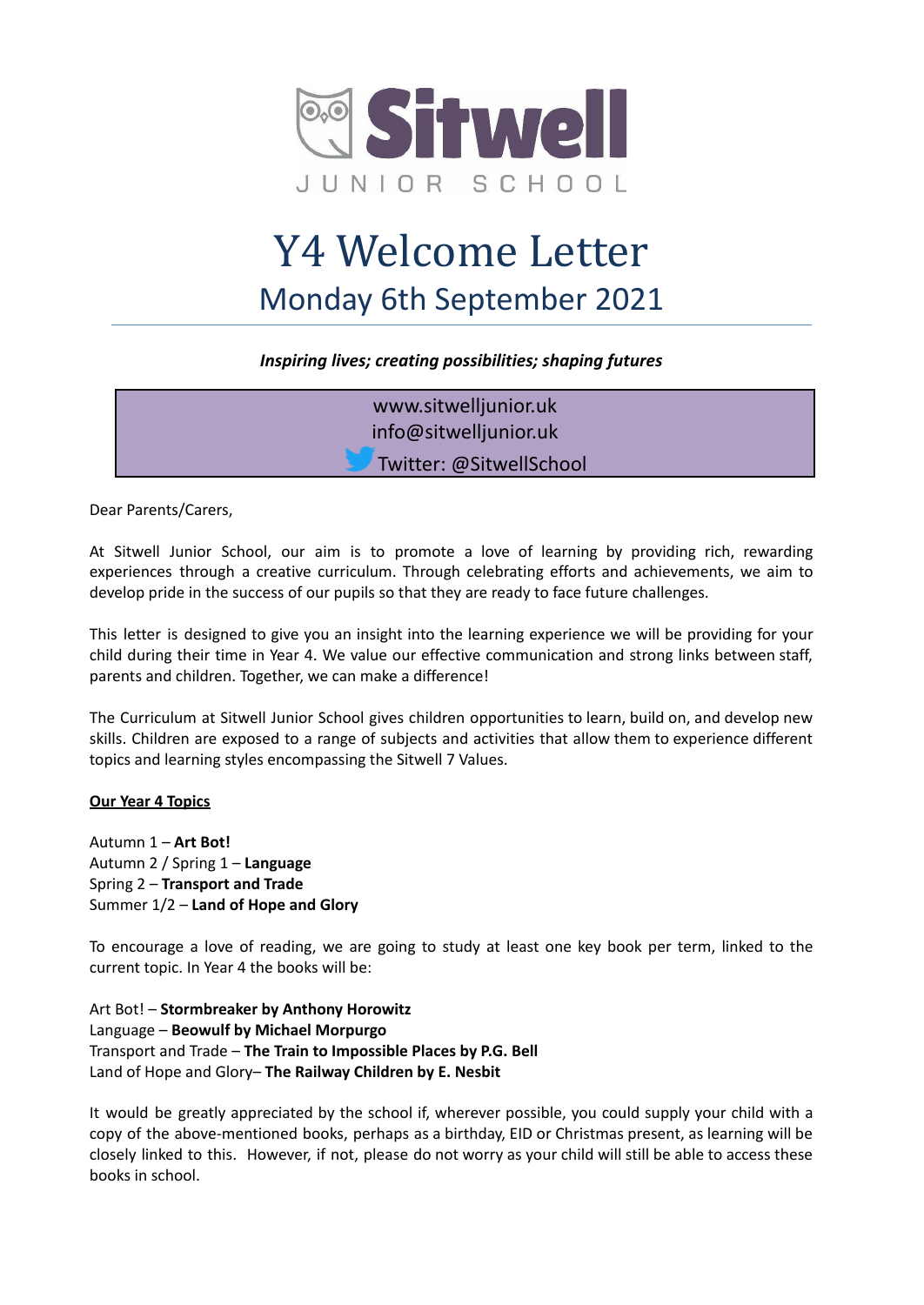We have chosen these topics as they will allow the children to take part in creative activities during the year. For most of our topics, we plan to take children out on a day trip. These visits will further develop children's understanding of each topic and will help to fully immerse them in their learning. Due to current circumstances, if we cannot attend the visits outlined, we will look to host some engage days in school.

#### **Art Bot**

This is a science led topic with a big focus on electricity. Our plan this year is to visit Magna Science Centre. Here we will take part in the big circuits workshop where the children will be challenged to make big circuits from a range of different materials.

To express their learning from the topic, children will use their understanding of electrical circuits to design and create their own clown face.

#### **Language**

For this topic, we hope to visit Weston Park Museum in Sheffield. Based on the rare Anglo-Saxon 'Benty Grange' helmet, the children will explore who the owner of the helmet may have been. Using role play and craft activities children will find out more about life in Anglo-Saxon times in this exciting workshop. Who was the man from Benty Grange?

#### **Transport and Trade**

To engage the children, we will visit the South Yorkshire Transport Museum. Children will be transported to the museum on a heritage bus, provided by the museum. Here they will see a range of modes of transport from past and present as part of their guided tour.

To express their learning from the topic, children will design and make their own vehicle!

#### **Land of Hope and Glory**

To engage the children, we will take part in a St George's Day celebration, eating, drinking and taking part in all things English. In addition to this, we plan to take children out on a school trip. However, the details of this trip are yet to be confirmed.

#### **Our Home Learning Schedule**

#### **Times Tables Practice**

In Y4, all children are expected to recall the multiplication and division facts for the multiplication tables to 12 x 12. This means that they need to practise counting in multiples and have a rapid recall of any of the above multiplication facts. At home, this can be supported by the use of the children's online Times Tables Rock Stars account.

#### **Reading**

At Sitwell Junior School, we aim to encourage children to acquire a love of reading. Part of this requires the children to be able to read fluently, so it is really important that you listen to your child read every day. This only needs to be for a short time each day, as little and often is the best approach when supporting your child with their reading. Your child will be asked to choose a book from the colour band appropriate to their ability (in terms of reading and understanding) and a non-fiction book from the library.

This year, instead of sending reading diaries home, we will be using Marvellous Me as a way of recording your child's reading at home. Through the app, you will be able to access a link to the form that should be submitted before Friday morning. Therefore, it is vital that you have signed up to Marvellous Me. There will be further details about this in due course.